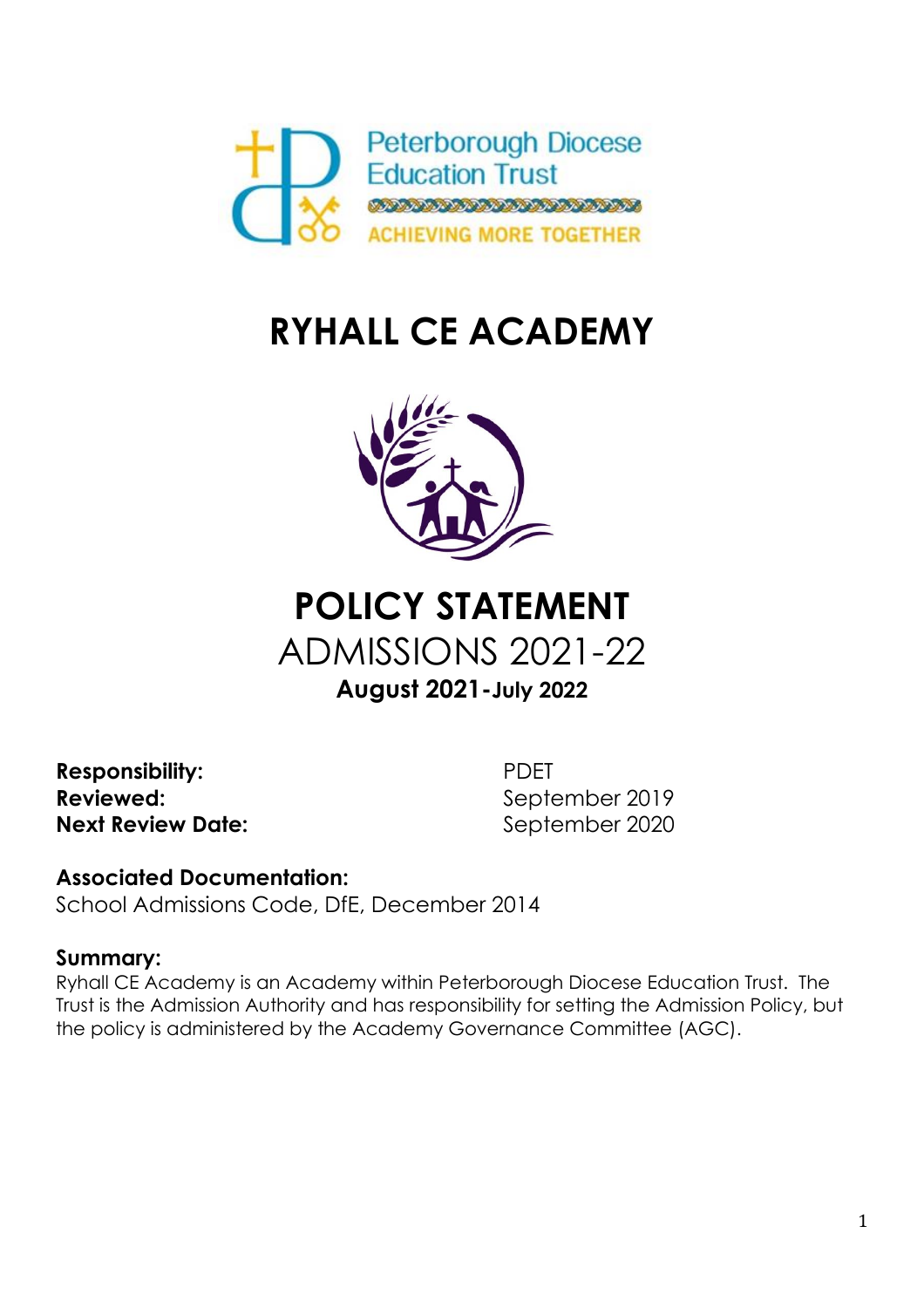The Published Admission Number (PAN) for the Reception year of entry is 30.

The Academy Governance Committee (AGC) will admit children with an Education, Health and Care Plan (EHC Plan) which names the School.

#### **Oversubscription criteria**

Where there are more applications than there are places available, children will be admitted according to the following criteria, which are listed in order of priority:

- 1. Looked after children and children who were previously looked after but immediately after being looked after were adopted or became subject to a child arrangements order, or special guardianship order. (*See definition below*).
- 2. Children, living in the catchment area of the school (this includes Ryhall, Belmesthorpe, Essendine and Carlby), who have an older sibling who will be continuing to attend the school at the time of admission of the younger child (see sibling definition below).
- 3. Children whose place of residence is within the catchment area of the school
- 4. Children, living outside the catchment area of the school, who have an older sibling who will be continuing to attend the school at the time of admission of the younger child (see sibling definition below).
- 5. Children of staff (ie people employed on a permanent contract in any capacity) at the school:
	- a. where the member of staff has been employed at the school for two or more years at the time at which the application for admission to the school is made, and/or
	- b. the member of staff is recruited to fill a vacant post for which there is a demonstrable skill shortage.
- 6. Children who reside outside the catchment area with no siblings, but live nearest to the school by distance.

#### **Tiebreaker**

If the admission number is exceeded within any criterion, priority will be given to those who live closest to the School. (*As to how this distance is measured – see "Distance Measurements" below*).

#### **Notes and Definitions**

#### *Children in Care i.e. Looked After Children (LAC) and Previously Looked After Children*

**Looked after children** are children who are (a) in the care of a local authority, or (b) being provided with accommodation by a local authority in the exercise of their social services functions (*see the definition in Section 22 (1) of the Children Act 1989*) at the time of application to a school.

**Previously looked after children** are children who were looked after, but ceased to be so because they were adopted (or became subject to a child arrangements order or special guardianship order).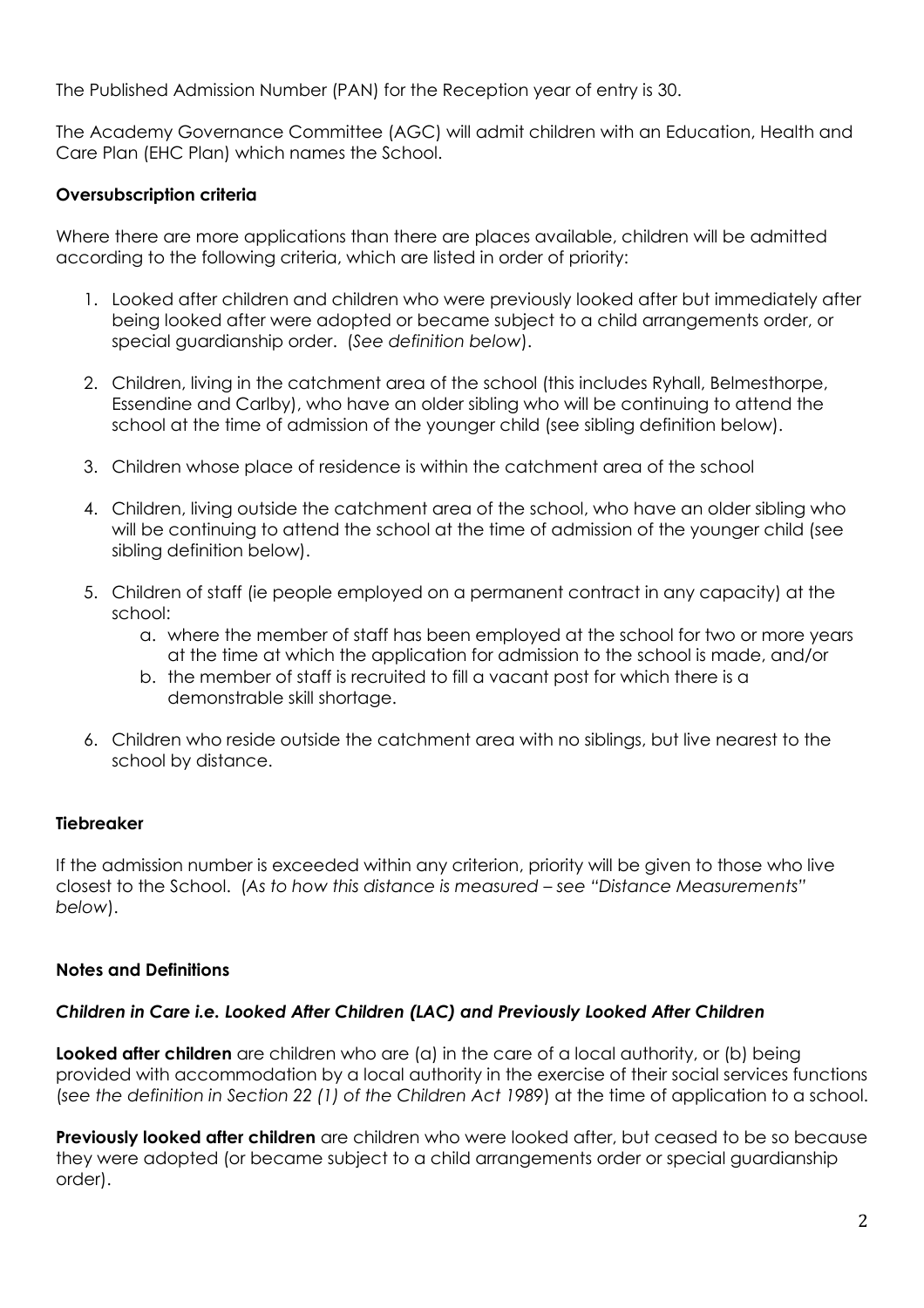#### *Distance Measurements*

Distances are measured on a straight line basis from the address point of the child's home to the address point of the School, using a geographical information system. Each address has a unique address point established by the most valuable elements from the National Land and Property Gazeteer (NPLG), Ordnance Survey Master Map, Royal Mail Postal Address File and The Valuation Office Agency. The address point for a property does not change.

In the case where there are multiple applications from the same shared dwelling (e.g. Flats) or where there are two homes where the distance from the address point of the home to the address point of the school (using the system referred to above) is identical, random allocation, supervised by a suitable independent person, will be used to decide the priority in which applicants are selected in the event of a tiebreaker.

#### *Definition of child's home address/residence*

The child's home address means the permanent residence of the child at the time of application. Parents / carers may be asked to provide proof of a claim of residence at any time during the admission process.

The address must be the child's only or main residence that is either:

- $\mathbf{\hat{\cdot}}$  Owned by the child's parent(s) or carer(s);
- $\div$  Leased to or rented by the child's parent(s) or carer(s) under a lease or written rental agreement of not less than 6 months duration. The property leased must be where the family lives.

**Please note** – if false or misleading information is used to try and gain a place, this may lead the AGC to reject the application or to withdraw the offer of a place.

#### *Definition of Sibling*

A brother or sister living at the same address as the applicant (i.e. within a family unit) including:

- $\cdot \cdot$  a brother or sister sharing the same parents;
- $\bullet$  a half-brother or half-sister where two children share one common parent;
- \* a step brother or step sister, where two children are related by a parents' marriage/civil partnership;
- $\bullet$  A child who has been adopted or is fostered by parents / carers who have other children.

#### *Separated parents*

If a child lives with separated parents, the home address will be treated as the place where the child sleeps for most of the school week (i.e. Sunday night – Thursday night inclusive). If the child spends an equal amount of time at 2 addresses, the parents must decide which address they wish to use as the child's main address for the application. **Please note** – if false or misleading information is used to try and gain a school place, this may lead AGCs to reject the application or to withdraw the offer of a place.

#### *Late applications*

Late applications are any application forms (*known as Common Application Forms (CAFs)/Preference Forms*) received by the local authority after its deadline of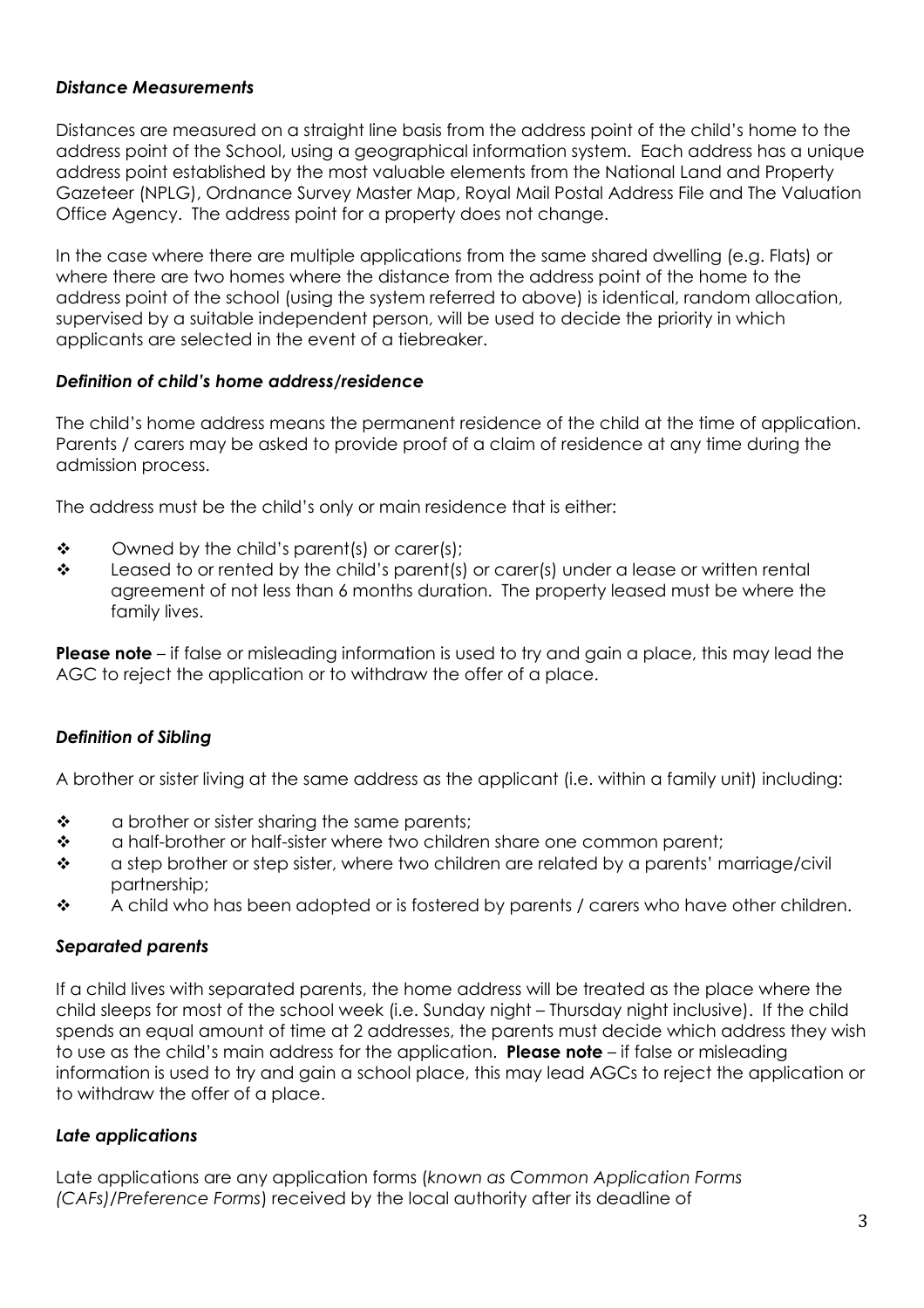5pm on 15 January 2021. Late applicants will not receive an offer of a school place by the local authority on offer day (16 April) but their application will be processed in the next round of allocations (*for details of when these are – refer to the local authority's composite prospectus*).

#### *Waiting lists*

All parents / carers who are unsuccessful at gaining a place for their child at Ryhall CE Academy may wish to place their child's name on the waiting list. To do so, parents / carers must contact the school and request that their child's name is placed on the waiting list. This should be done by email/in writing to the Office Manager [office@ryhall.rutland.sch.uk.](mailto:office@ryhall.rutland.sch.uk)

If a place becomes available at the School, it will be allocated according to the oversubscription criteria (*see above*), not on a first come, first served basis.

A child's name will remain on the waiting list until the end of the school term in which the application was made. If parents / carers wish their child's name to stay on the waiting list for the remainder of the academic year, they must email/write to the School at the beginning of each term to renew their interest i.e. in January and /or following the Easter break (April / May). Please note a new application form will have to be completed if parents / carers want their child's name to remain on the waiting list in the following academic year.

**Please note** – placing a child's name on the waiting list does not affect parents' / carers' right to appeal.

#### *Admission of children below compulsory school age and deferred entry to school*

Ryhall CE Academy provides a 4+ entry into school at the beginning of each academic year for those children whose 5th birthday falls between 1 September 2021 and 31 August 2022 (for Sept 2021 intake). Parents may request to defer their child's entry until later in the same school year but not beyond the point at which the child reaches compulsory school age and not beyond the beginning of the final term of the school year for which the offer was made. A child will be of compulsory school age on the prescribed day following their 5th birthday or on their 5th birthday if it falls on a prescribed day. For these purposes the prescribed days are 31 December, 31 March and 31 August.

Parents may seek a place for their child outside their normal age group, if, for example, the child is gifted or talented or has experienced problems with their health.

In addition, the parents of a summer born child (ie: all children who are born from 1 April to 31 August) may choose not to send their child to school until the September following their 5th birthday and may request that the child is admitted out of their normal age group ie into Reception rather than Year 1.

Any parents wishing to make an application of this nature should contact the school in the first instance.

Any decision will be made on the circumstances of each case and in the best interests of the child. This will include:-

- Taking account of the parent's views;
- Information about the child's academic, social and emotional development;
- Where relevant, their medical history and the views of a medical professional;
- Whether they have been educated previously outside of their normal age group;
- Whether they may naturally have fallen into a lower age group had they not been born prematurely;
- The views of the Headteacher

When informing the child's parent of the decision about which year the child should be admitted to, they will also be given clear reasons for the decision.